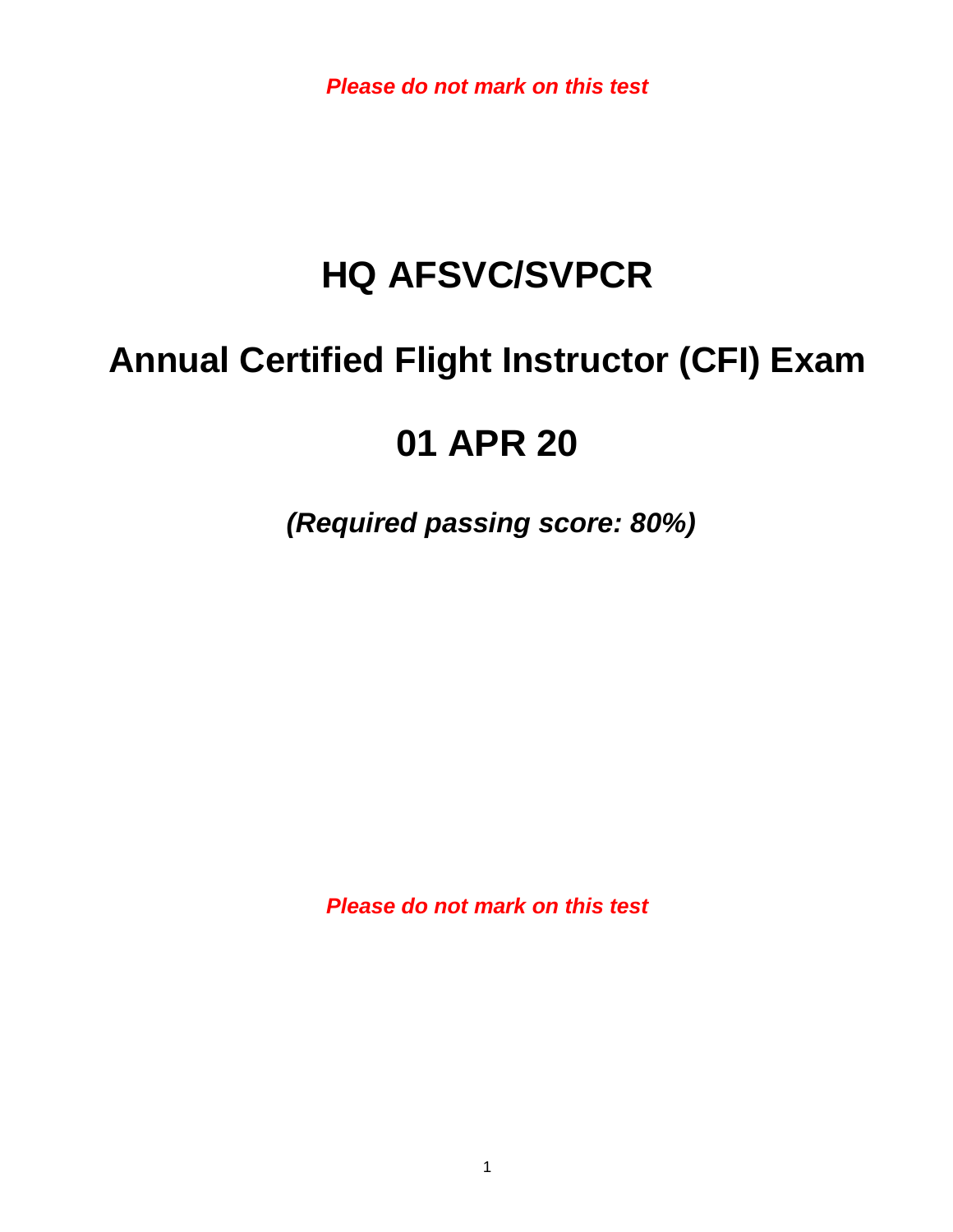# **Annual Certified Flight Instructor (CFI) Exam Questions**

#### *Questions 1 – 4 Reference 14 CFR Part 61*

 1. [For training NOT conducted in Alaska.] Your student has received 3.0 hours of night flight training including five takeoffs and landings. Is your student eligible to take the Private Pilot practical test?

- a. No. The student needs 10 night takeoffs and landings to a full stop.
- b. Yes, but the pilot certificate would bear the limitation, "Night Flying Prohibited."
- c. Yes, but the pilot certificate would bear the restriction, "Holder does not meet ICAO requirements."
- 2. To endorse a student pilot's logbook for solo flight, an instructor is required, in part, to have:
	- a. Given that student adequate cross-country flight training.
	- b. Given that student the flight training required.
	- c. At least 5 hours of experience as a pilot in command in the aircraft involved.

3. The type and date of each student pilot endorsement given shall be maintained by the endorsing flight instructor. For what period of time is this record required to be retained?

- a. 1 year
- b. 2 years
- c. 3 years
- 4. The holder of an expired Flight Instructor Certificate may exchange that certificate for a new one by:
	- a. Passing the appropriate practical test.
	- b. Presenting a satisfactory record of training.
	- c. Successfully completing a flight instructor refresher course.

#### *Question 5 References 14 CFR PART 91*

- 5. Which maneuvers require each occupant of the aircraft to wear an approved parachute?
	- a. A nose-up or nose-down attitude greater than 25 degrees relative to the horizon.
	- b. Spins or other flight maneuvers required for any certificate or rating when given by a flight instructor.
	- c. Exceeding a bank of 60 degrees relative to the horizon.

#### *Questions 6 – 10 Reference FAA-H-8083-3B, Airplane Flying Handbook*

- 6. Whenever landing conditions are not satisfactory, a go-around:
	- a. Should not be attempted unless circumstances make it absolutely necessary.
	- b. Is warranted.
	- c. Should not be attempted after the landing flare has been initiated regardless of airspeed.
- 7. The pivotal altitude for eights-on-pylons is dependent upon the:
	- a. Groundspeed
	- b. True airspeed
	- c. Distance from the pylon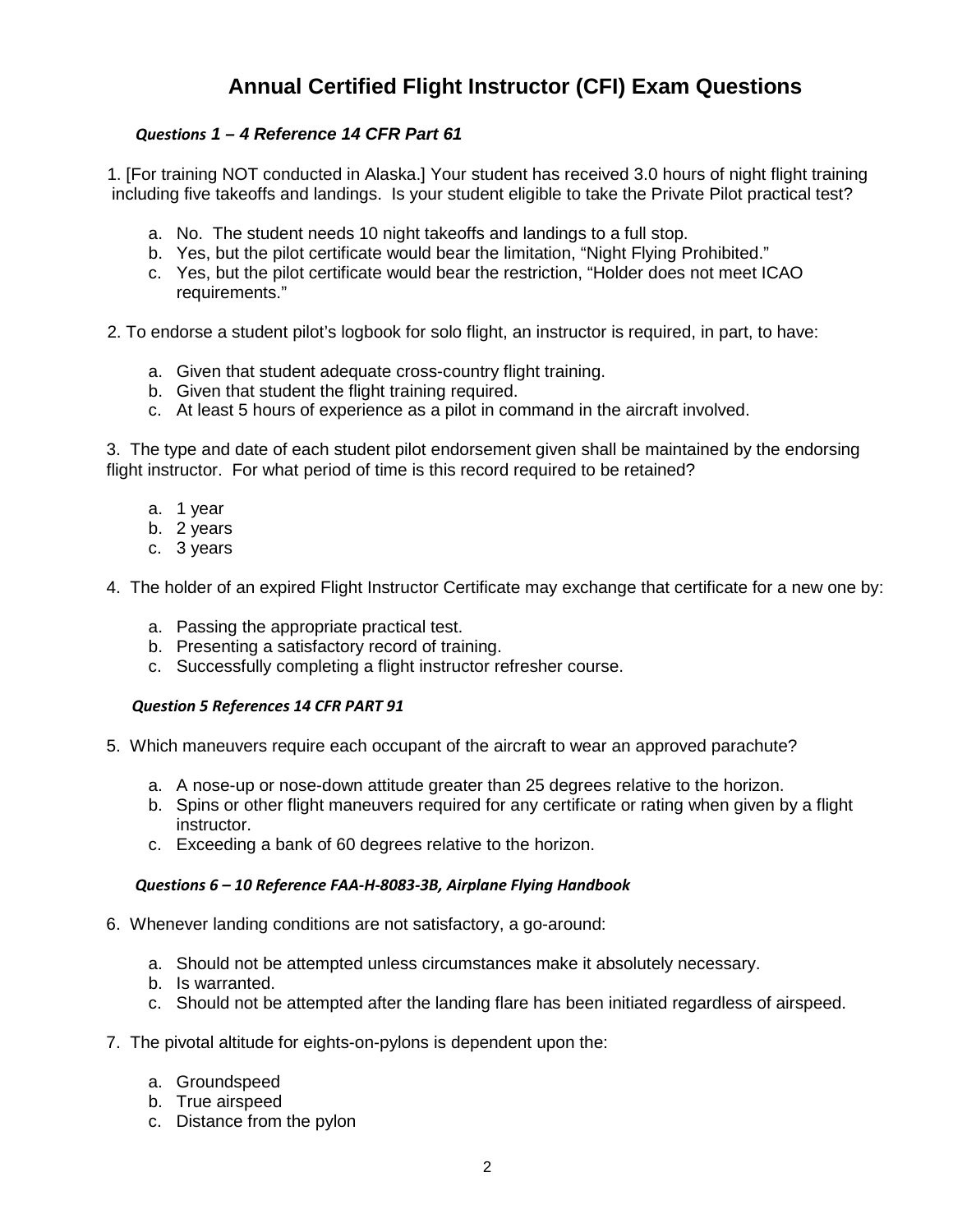8. A flight instructor assumes the total responsibility for training a student pilot in all the knowledge areas and skills necessary to operate safely and competently as a certificated pilot in the National Airspace System (NAS). This training includes:

- a. Broad flying experience requirements, being able to pass rigid knowledge and practical tests, and the ability to apply recommended techniques to the safe operations in the NAS.
- b. Necessary aeronautical knowledge and flight experience necessary to complete the appropriate practical test.
- c. Airmanship skills, pilot judgment and decision-making, hazard identification, risk analysis, and good operating practices.
- 9. A good flight instructor:
	- a. Ensures a student pilot accomplishes all flight maneuvers in accordance with the latest FAA test standards.
	- b. Understands all students learn differently but must follow lesson plan outlines to accomplish each lesson.
	- c. Has a thorough understanding of the learning process, knowledge of the fundamentals of instruction, and the ability to communicate effectively with the student pilot.

10. At no time should a pilot hastily consider ground operations without proper and effective thoroughness. This phase of flight provides the first opportunity for a pilot to:

- a. Identify potential hazardous attitudes, obtain weather data, and make a risk assessment for the flight.
- b. Safely assess the various factors of flight operations including the regulatory requirements, an evaluation of the airplane's condition, and the pilot's readiness for their pilot in command (PIC) responsibilities.
- c. Obtain weather data, review flight maneuvers, and accomplish a thorough preflight.

## *Questions 11 - 17 Reference FAA-H-8083-9A, Instructor's Handbook*

11. Which method of presentation is desirable for teaching a skill such as ground school lessons on the flight computer?

- a. Lecture / Application
- b. Presentation / Practice
- c. Demonstration / Performance
- 12. When teaching from the known to the unknown, an instructor is using the student's:
	- a. Previous experiences and knowledge.
	- b. Current knowledge of the subject.
	- c. Previously held opinions, both valid and invalid.
- 13. The first step in preparing a lecture is to:
	- a. Establish the objective and desired outcome.
	- b. Organize the material.
	- c. Develop the main ideas for key points.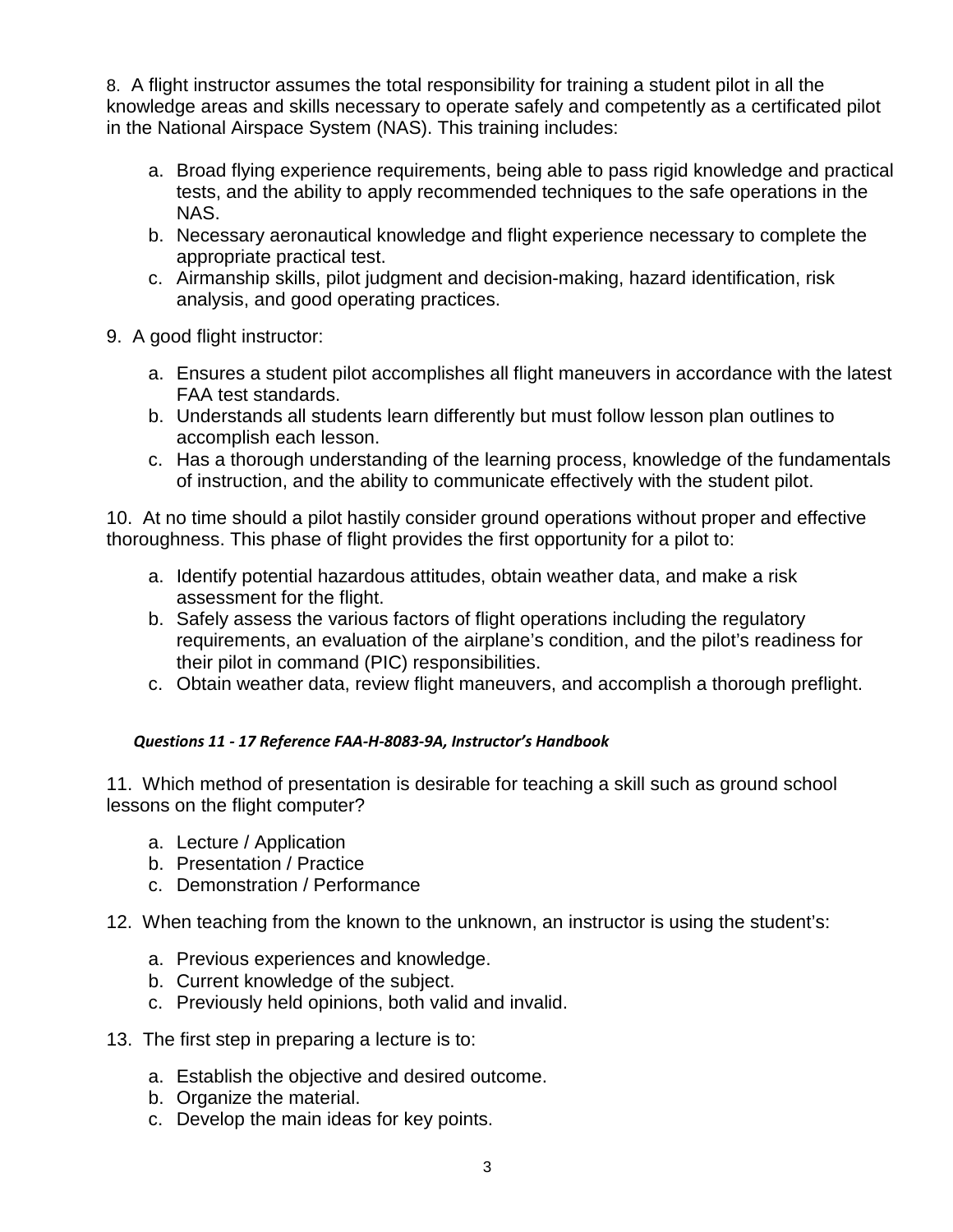- 14. Which method about the guided discussion method of teaching is true?
	- a. The method normally does not include a lecture on the subject area.
	- b. Students without a background in the subject will also benefit from the exchange of ideas.
	- c. It relies on student possession of a level of knowledge of the topic.

15. In the demonstration / performance method of instruction, which two separate actions are performed concurrently?

- a. Instructor demonstration and performance.
- b. Student performance and instructor supervision.
- c. Student demonstration and instructor performance.
- 16. In a guided discussion, follow-up questions should usually begin with:
	- a. Why or how…
	- b. What would happen if…
	- c. Who has experienced…
- 17. What is the final element of the demonstration / performance method of teaching?
	- a. Summary
	- b. Evaluation
	- c. Analysis

### *Questions 18 – 20 Reference AC 60-22, Aeronautical Decision Making*

18. When should a flight instructor begin teaching aeronautical decision making (ADM) to a student?

- a. Beginning with the first lesson.
- b. After the student has completed the initial solo flight but before conducting cross country flights.
- c. As soon as the student has the ability to control the aircraft during most basic maneuvers.
- 19. Aeronautical Decision Making is:
	- a. A systematic approach to the mental process used by aircraft pilots to consistently determine the best course of action in response to a given set of circumstances.
	- b. A step by step guide to determine if a change has occurred that might require a well thought response.
	- c. Guarantees you will make effective decisions as a pilot.

20. Pilots, as a rule, try to complete a flight as planned to demonstrate they have the "right stuff." This desire to demonstrate the "right stuff" can have an adverse effect on safety. Some of the tendencies exhibited may include:

- a. Getting behind the aircraft, resignation, and mind set.
- b. Flying outside the envelope, machoism, and scud running.
- c. Peer pressure, duck-under syndrome, loss of positional or situational awareness.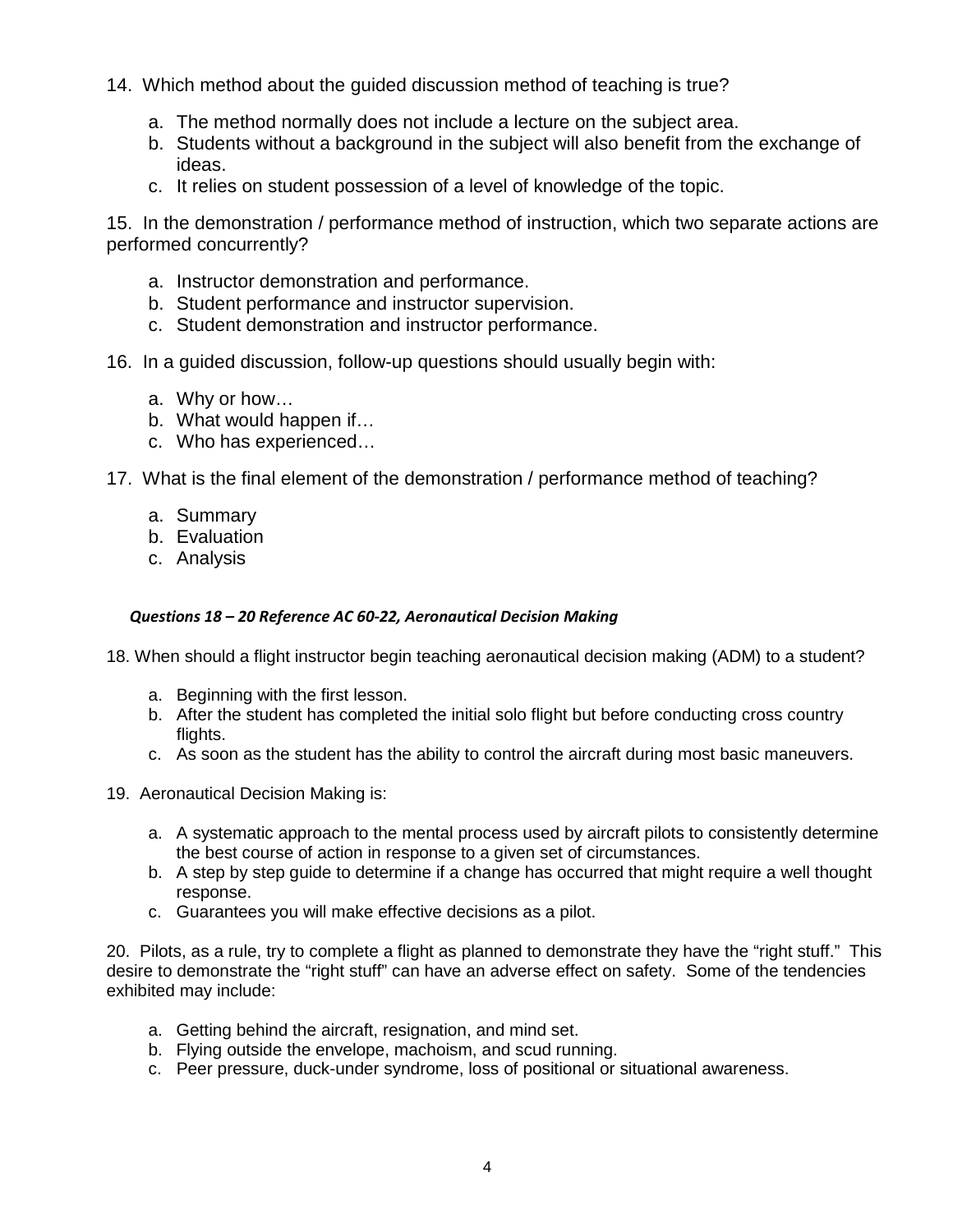### *Questions 21 and 22 Reference the Aeronautical Information Manual (AIM)*

21. The altitude at which significant effects of hypoxia occur can be lowered by several factors including:

- a. Carbon monoxide, anemia, alcohol, heat, and cold.
- b. Nighttime, certain drugs, anxiety, and stress.
- c. Carbon monoxide, alcohol, stress, and certain drugs.

22. In an effort to reduce potential flight hazards with Unmanned Aircraft Systems (UAS), pilots:

- a. Should specifically review Notams for UAS activity along the route of flight.
- b. Should avoid flight below 400' AGL as much as possible.
- c. Are urged to exercise vigilance when in the vicinity of restricted or other special use airspace, military operating areas, and any military installation.

#### *Questions 23 – 30 Reference AFI 34-101*

23. Flying privileges will be denied to any pilot involved in an accident, incident, unusual occurrence, or in actions which may be perceived as a violation of established directives until:

- a. The pilot has received a minimum of 3 hours extra training from the Chief Flight Instructor.
- b. Any assigned additional training has been completed and the Club Safety Officer has determined the individual is safe to fly.
- c. A reasonable determination of the facts can be made and the pilot's aero club privileges are reinstated by the installation commander.

24. All certified flight instructors are required to adhere to the guidance provided in the USAF Aero Club Instructor Standardization Guide. This guide:

- a. Establishes basic guidance for member checkouts and flight instruction.
- b. Describes aero club pilot checkout requirements and standards, private pilot training requirements, and proper documentation of pilot training and checkouts.
- c. Documents specific rules to ensure all instructors provide the exact same instruction to members and students.
- 25. Who can act as pilot in command (PIC) of Aero Club aircraft?
	- a. Any club member possessing at least a valid FAA Recreational pilot certificate, valid FAA medical certification and who has successfully completed the applicable checkout requirements.
	- b. Any club member, employee, or aero club contractor possessing a valid FAA pilot certificate and valid FAA medical certification.
	- c. Any club member, employee, or aero club contractor possessing a valid FAA pilot certificate, valid medical certification, has successfully completed the applicable checkout requirements, has a valid/current 1584, and is updated in the ADP.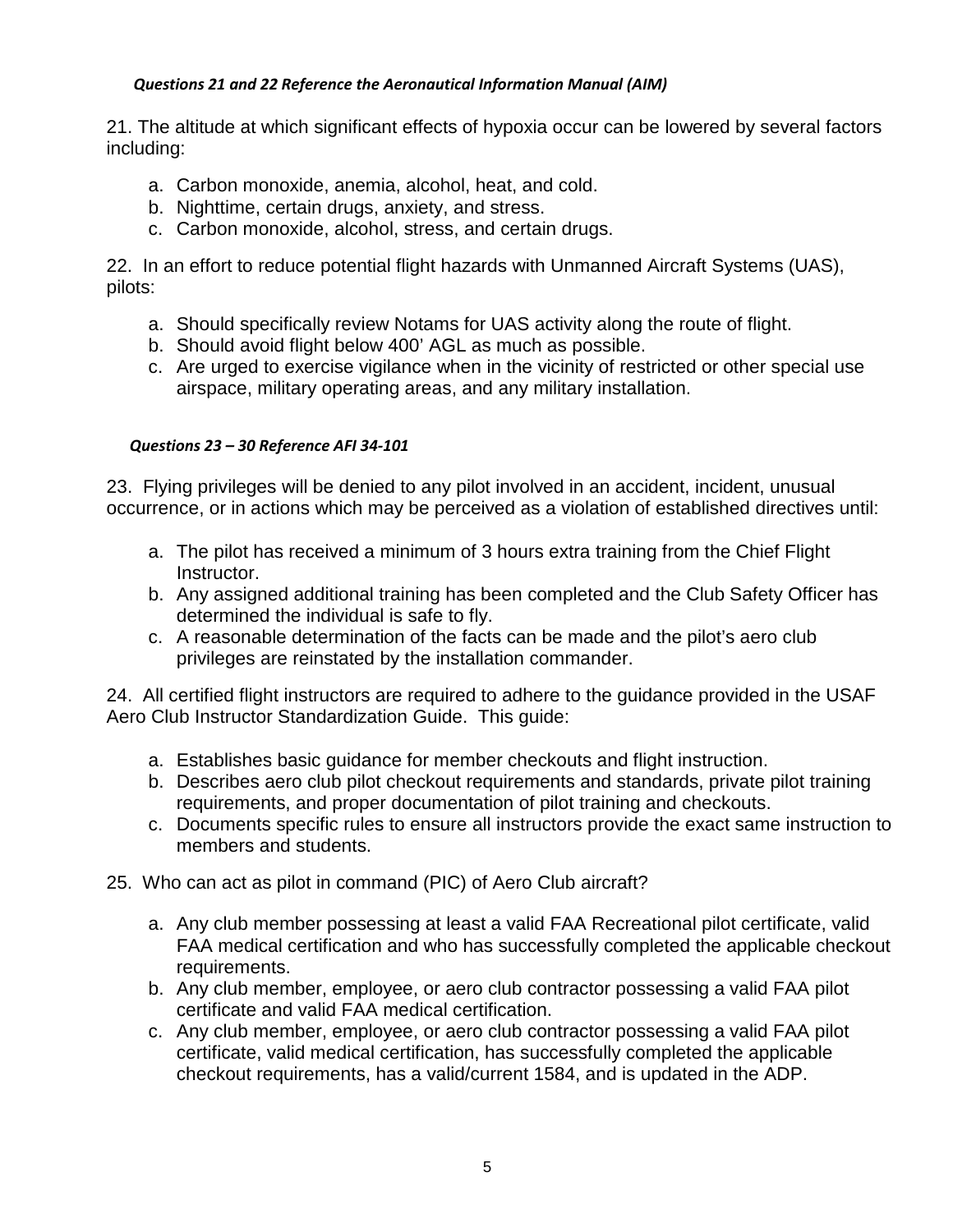- 26. To regain the 180 day make and model landing currency requirements, the pilot shall:
	- a. Fly with and receive a logbook endorsement from an Aero Club flight instructor.
	- b. Fly with and receive a logbook endorsement from an Aero Club flight instructor who will also complete an AF Form 1584.
	- c. Accomplish a recurrency check, a closed book exam for that make and model of aircraft, and have the instructor complete the AF Form 1584 and update the ADP.
- 27. All dual portions of supervised solo flights:
	- a. Will be flown under the supervision of the chief or assistant chief flight instructor.
	- b. Will include three student landings at the airfield where the student will solo.
	- c. Will include three student landings and one go-around at the airfield where the student will solo.

28. During the day, pilots must not descend below 1,500 feet above ground level when performing the following in a single engine aircraft:

- a. Stalls or slow flight.
- b. Turns over 45 degrees of bank.
- c. Unusual attitudes.
- d. All of the above.

29. To regain any currency, pilots shall:

- a. Not carry passengers until completing a minimum of 3 takeoffs/landings (solo) to regain landing currency IAW FAA guidance.
- b. Fly with and receive a logbook endorsement from any Aero Club certified flight instructor.
- c. Accomplish a recurrency check and closed book exam for that make and model of aircraft, and complete the AF Form 1584.

30. The following restrictions and requirements apply to all members operating club aircraft as pilot-in-command.

- a. Day VFR minimums are 1,500-foot ceiling and 3 statute miles visibility. Night VFR minimums are 2,500-foot ceiling and 5 statute miles visibility.
- b. Weather minimums for IFR takeoff shall be no lower than the lowest compatible circling minimums, both ceiling and visibility, at the departure airport or the takeoff minimums listed in the Terminal Flight Information Publication for the airport, whichever are greater.
- c. Flight will not be initiated if surface winds are forecast to be greater than 30 knots, and flights will be terminated as soon as practicable if surface winds exceed 30 knots.
- d. All of the above.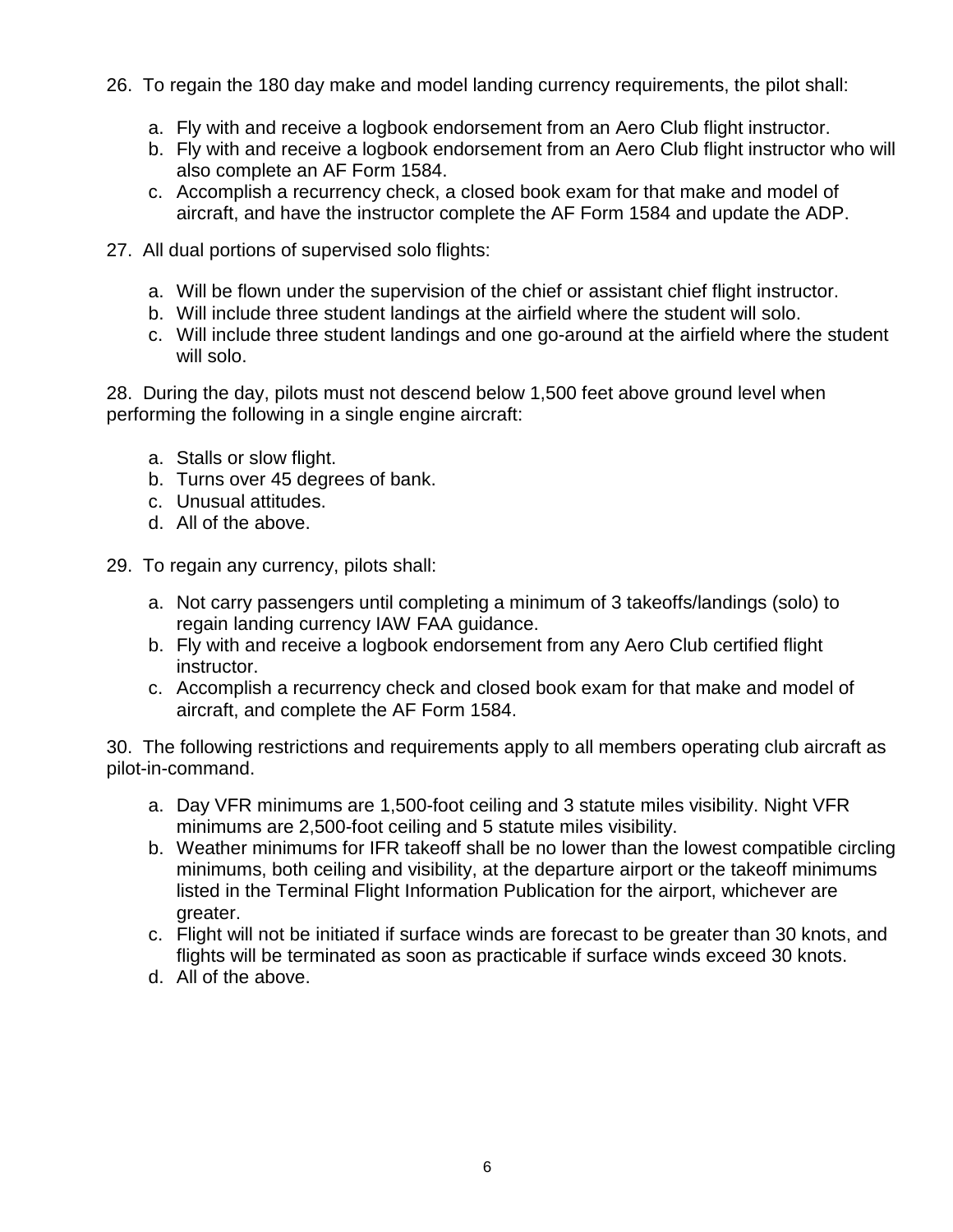#### *Questions 31 – 38 Reference AFMAN 34-152*

- 31. Which of the following statements is true?
	- a. The Chief Flight Instructor shall administer all initial flight instructor proficiency checks.
	- b. The Chief Flight Instructor shall administer all annual flight instructor proficiency checks
	- c. The Assistant Chief Flight Instructor or Check Instructor can administer annual flight checks as required by AFMAN 34-152 to the Chief Flight Instructor.

32. Early in a student's training you demonstrate a turn around a point. The student then takes control of the aircraft and performs the maneuver flawlessly with your verbal assistance. This maneuver should be graded as:

- a. D Demonstrated
- b. A Accomplished
- c. P Proficient
- 33. Flight Instructor responsibilities include:
	- a. Stopping any club pilot, whether local or transient, from flying when, in the instructor's judgment, flight safety may be compromised.
	- b. Serving on the club's Standardization Board unless they were directly or indirectly involved in an accident, incident, unusual occurrence, or action that may be perceived as a violation of established directives.
	- c. Both of the above.
- 34. Duty Day Restrictions:
	- a. Maximum aero club duty day is 12 hours for a single pilot or 16 hours for two qualified pilots in an aircraft with dual flight controls.
	- b. Flight duty day begins when the pilot(s) report(s) to the aero club for the first flight, or to the duty location (place of employment) for the first duty (work) of the day, whichever occurs first.
	- c. Minimum crew rest between duty days is 10 hours after 8 hours or less of duty time, 12 hours for more than 8 hours duty time.
	- d. All of the above.
- 35. To be approved for Aero Club operations, the runway must be at least:
	- a. 2,000 feet long, or the sum of the aircraft takeoff and landing ground roll, whichever is greater.
	- b. 40 feet wide.
	- c. Have an FAA approved control tower.
- 36. Minimum altitude for aero club operations (except in the traffic pattern) is:
	- a. 500 feet AGL.
	- b. 1000 feet AGL unless accomplishing requirements directed by an approved syllabus of instruction.
	- c. 1000 feet AGL unless an instructor is on board.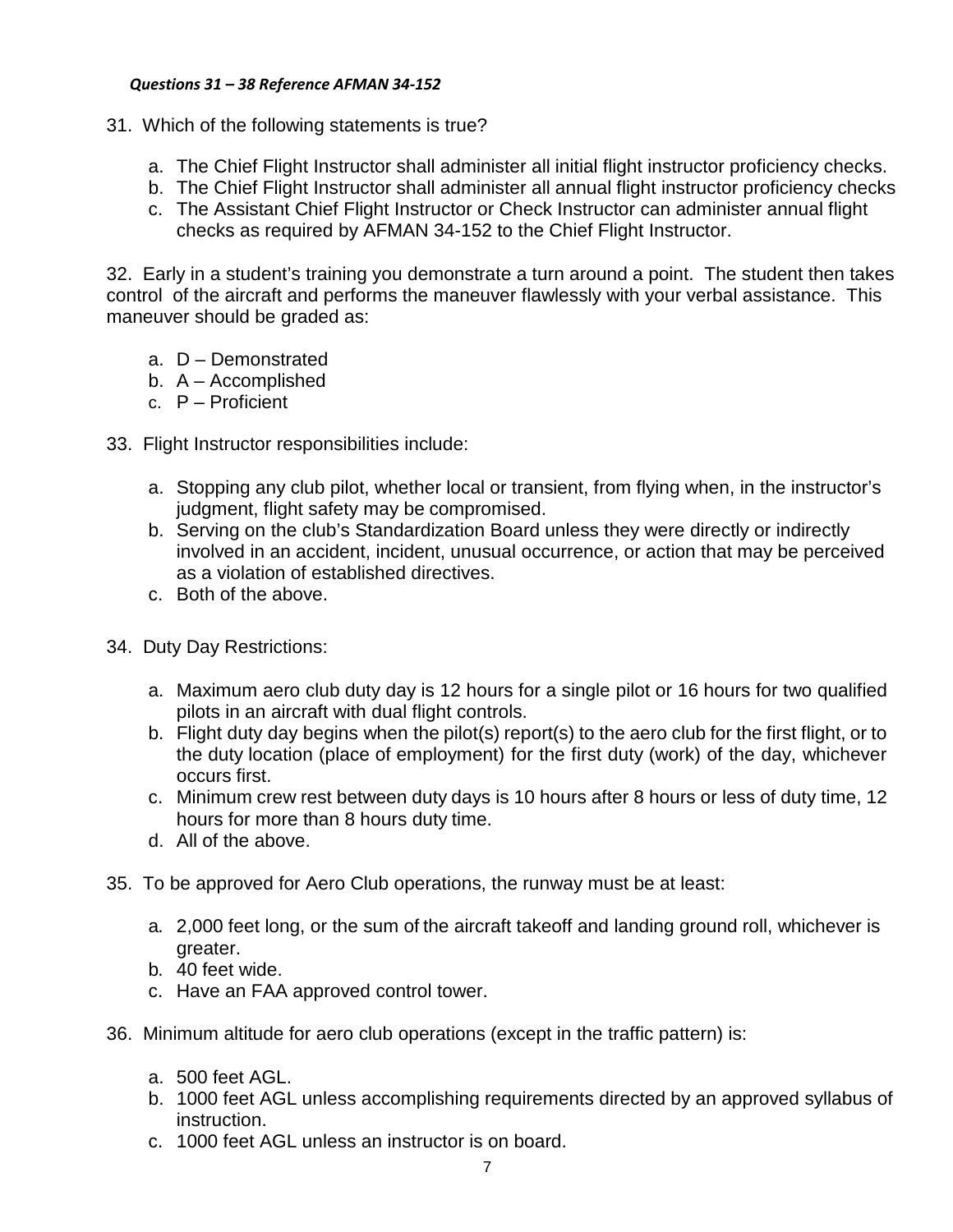- 37. Solo student pilots:
	- a. Must not fly when the actual or forecast crosswind component for takeoff or landing exceeds 10 knots or surface winds exceed 20 knots.
	- b. Shall not fly at night.
	- c. Shall not perform touch-and-go landings.
	- d. All of the above.
- 38. The first 2 solo cross country flights:
	- a. May be to any airport approved by the Chief Flight Instructor.
	- b. Must be to airports with an FAA approved control tower.
	- c. Must be to airfields they have previously been to with their instructor.

#### *Question 39 References AC 61-98D, Currency Requirements and Guidance for the Flight Review and Instrument Proficiency Check*

39. For a person to regain instrument currency through an instrument proficiency check (IPC), the check must consist of:

- a. The areas of operation and instrument tasks required in the instrument rating Airman Certification Standards (ACS).
- b. Minimum of 3 instrument approaches, holding, tracking courses, and must be at least an hour in duration.
- c. An ILS approach and a VOR and / or RNAV approach, holding, and tracking courses and be conducted by a Designated Pilot Examiner.

## *Questions 40 – 50 Reference the USAF Instructor Standardization Guide*

40. Members checked out in more than one make and model must maintain landing currency in each make and model in which they are qualified. However, they only have to demonstrate annual proficiency in their most complex aircraft.

- a. True
- b. False

41. All Aero Club checkouts and student syllabus stage checks should be completed using:

- a. The applicable ACS standards for the selected maneuvers.
- b. The maneuvers listed in the ACS for FR or IPC.
- c. The instructor's own judgement for completion standards.

42. Recurrency checks for pilots with less than three takeoffs/landings in the previous six months in that particular make andmodel:

- a. Require re-accomplishing a closed book exam for that aircraft.
- b. Require the instructor to complete a new Form 1584 and update the ADP.
- c. Both of the above.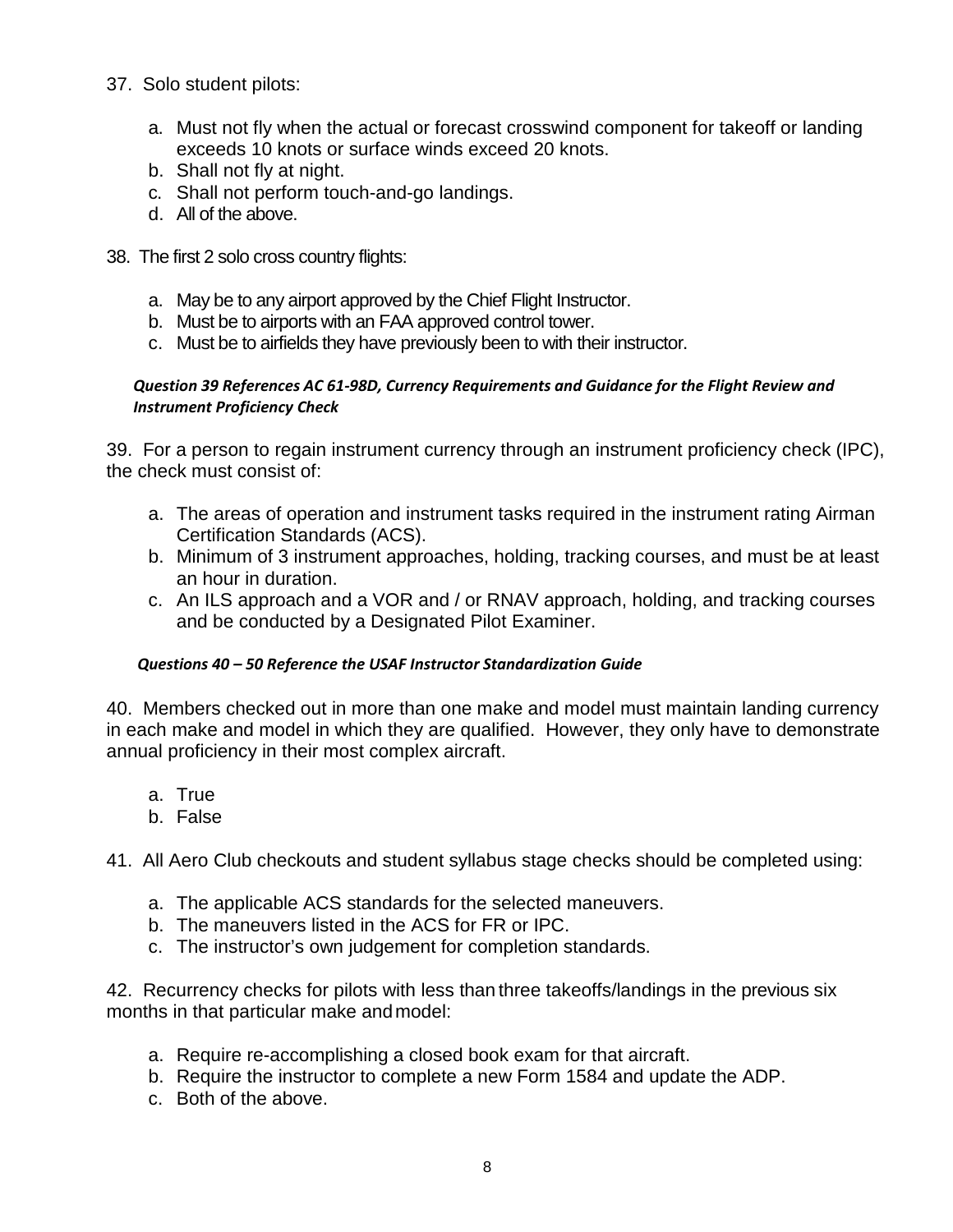- 43. All Checkouts should be completed in full. Instructors may credit pilots for a task if:
	- a. It has been demonstrated satisfactorily or it has been verbally discussed to a satisfactory level.
	- b. A similar task has been demonstrated at a greater level of complexity.
	- c. Both of the above.

44. Checkouts may be combined where appropriate, but each task of each checkout must still be completed.

- a. True
- b. False

45. The Initial and/or Annual Standardization checkout may be credited as a Flight Review.

- a. This requires prior agreement with the instructor.
- b. Any assignments or additional tasks as per FAA guidelines must be completed.
- c. Both of the above.
- 46. After an initial or annual checkout is completed:
	- a. An AF Form 1584 will be completed and placed in the member's folder.
	- b. The Automatic Dispatch Program (ADP) will be updated.
	- c. FAA WINGS credit can be requested from the instructor.
	- d. All of the above.
- 47. The Initial Instrument checkout:
	- a. Should include at least three total approaches including one precision and two non-precision approaches.
	- b. Should include at least one hand-flown approach, and one partial panel approach for non-precision approaches.
	- c. May be credited as an IPC with prior coordination with the instructor.
	- d. All of the above.
- 48. Basic landing currency for Aero Club members:
	- a. Is not required if the member is not carrying passengers.
	- b. May be regained by the member without an instructor.
	- c. Is based on the total flight time of the member. (i.e.; over 200 hours vs less than 200 hours).
- 49. The one-time night checkout:
	- a. Is required to act as PIC any time after sunset.
	- b. Should include at least one landing without the use of the landing light.
	- c. Both of the above.